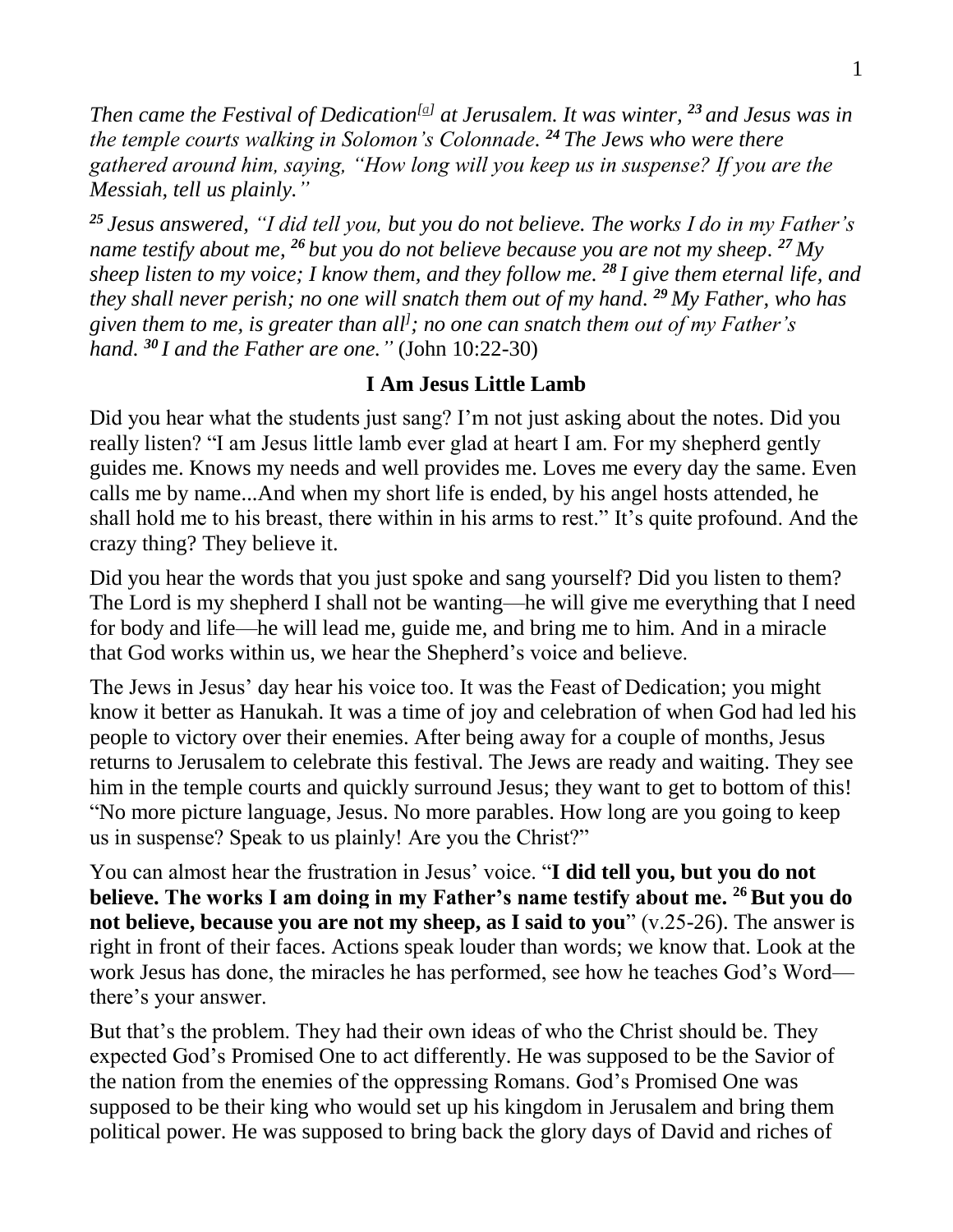Solomon. They come to Jesus expecting him to be that and when he isn't they don't want to listen to his voice.

We shouldn't be too surprised; sadly we see it happen often enough. A young child hears Jesus' words and simply believes. She wasn't forced or coerced; she didn't make some decision. God chose her. She hears Jesus died and rose for her. She sees the stories play out before her eyes. She hears her Good Shepherd's voice and she simply trusts.

As she grows up, she hears more voices from the world around her. She can't help it; it's always in her face and filling her ears with promises for a fulfilled and happy life. The thing is, it sounds and looks like the right thing to do too. She may have learned it from friends. She maybe even learned it from mom and dad. Actions speak louder than words. She hears that the most important thing for her life is her relationship with Jesus. But she sees how they seem to always be able to make time for work, hobbies, school, sports, vacation, family, friends while being with Jesus is for when nothing else is planned or if they can fit it in today. She hears the importance of hearing Jesus' voice in the Word, but life gets busy; it's always busy. She learns how to push out the voice of the Shepherd to almost everything else.

She continues to grow up and, like so many, she starts to believe that she knows better. Simple trust isn't enough. She's heard, like you probably have, that life is supposed to look a certain way, with certain things, along with certain experiences and opportunities. So, Jesus, if you are the Christ, God's promised one and someone I should listen to, tell us plainly. If you are the Christ, fix my bank account and retirement portfolio. Defeat my debts and lead my life to be more comfortable. If you are the Christ, take away this pain, help him with his sickness. If you are the Christ, open my spouse's ears to hear that I am right and need to do what I say. Fix the children so they actually listen and do what they are supposed to do. If you are the Christ, rule our nation so we have the politicians I approve and we can go back to the glory days (at least what I think were the glory days). If you are the Christ, make them see that this is my life and I'm free to do what I want. If you are the Christ, do *this..*.

You can understand how she might allow herself to listen to all those other voices; it's so tempting for us to do too. They are so loud. They sound so true. And when Jesus doesn't do what we think he should or he isn't what we think he should be, it's easy to tune out his voice. We wander from one thing to the next, it fills us up for a little while but then it's off to the next thing. This world and all it has to offer is so temporary, always fleeting, and never lasts.

All the while there's your Good Shepherd calling out to you. He never left. He's always been there for you. He doesn't force or coerce. He doesn't ask for a decision to be made. You are his sheep the Father gave to Him. He goes after you promising: "**My sheep hear my voice. I know them, and they follow me. <sup>28</sup> I give them eternal life, and they will never perish. No one will snatch them out of my hand**" (v. 27-28).

Jesus is not satisfied with giving you momentary and temporary like this world has to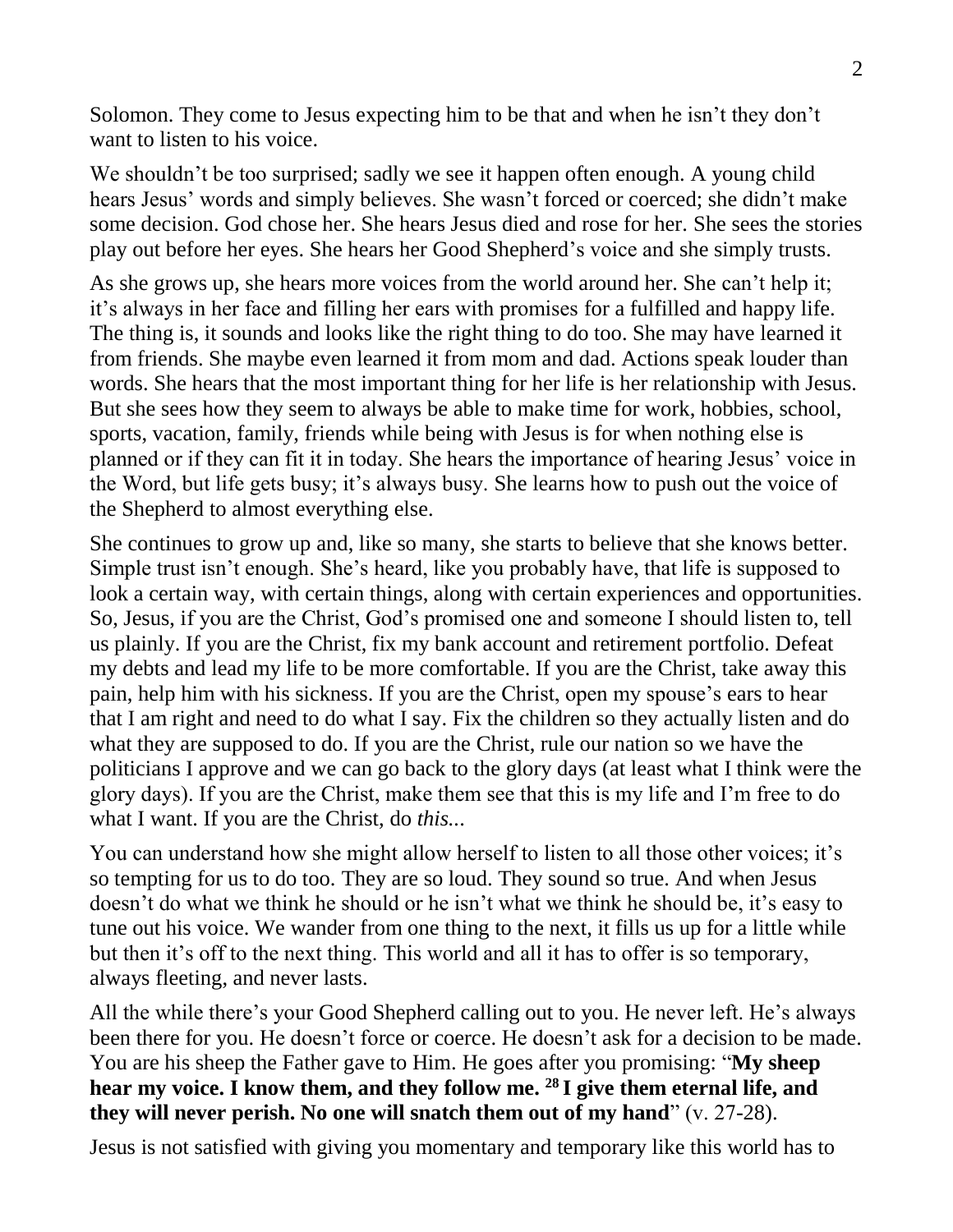offer and all it can promise. Everything and everyone grows older, decays, and eventually falls apart. Instead of improving, this world and its people are on track to destruction. Even the best this world has to offer won't last forever; nothing does. Except what Jesus gives. Yes, your time in this world has an end date. We are ticking time bombs; like grass we wither and die. For those who reject Jesus' words and do not listen to his voice, this world is as good as it gets. It's still not THE end. Instead of living, they will suffer for eternity. They will perish in everlasting torment.

But not Jesus' sheep; they hear his voice and Jesus gives eternal life. Even after this mortal body turns back to dust, yet in my flesh I will see God. This perishing body that only grows older and fails, one day it will be made like his glorious body. The devil can grab and claw as much as he wants. This world can pull at you all it will. Your own sinful nature will try and drag you down. Death waits to swallow you whole and claim you as its own. They can try all they want; Jesus holds his sheep in his hands. He already snatched you from the devil's hands in the waters of baptism and for good measure he crushes Satan's head. He puts the world in its place under his feet where he rules over it all. He drowns your sinful flesh in those baptismal waters and claims you as His own. He swats away death's steely grip. You already died and rose with him in Baptism: "He is mine; she belongs to me," Jesus says. "I give them eternal life. Neither death nor life, angels or demons, neither the present nor the future, nor any powers or anything in all creation will can snatch them from my hand."

You can be sure because look what he did. The Good Shepherd laid down his life for the sheep. He suffered your sins. He's cut off from his Father's comforting voice and only hears the righteous Judge declare him guilty. For us sheep who love to wander, the Lord dumped on him the sin of us all. He endures your hell you deserve. He dies your death. He gives up His Spirit. He breathes his last and they buried his body in the tomb.

But God would not let his Holy One see decay. The Good Shepherd who lays down his life for us, picks it back up again. What God promised has been fulfilled for us by raising Jesus from the dead! Jesus was put to death for our sins and raised to life for our justification. Through Jesus the forgiveness of sins is proclaimed to you—just as he says. The tomb is empty on Easter morning—just as Jesus said it would be. The suffering for your sins, the debt you owed to God for your sins, the work to save you is done. It is finished—just as he said—because He lives.

Jesus is more than a brother or helper in time of need. He and the Father are one! He's not your financial director or relationship guru. He is God. He's not here to rule a nation for some time. He is King of kings and Lord of lords. He won't make all the problems go away and frustrations disappear. He has something better: I give them eternal life and they will never perish; no one will snatch them from my hand. He and the Father are one. Eternal life is yours!

After all of that, how will he not also give us every good thing even today? Your Good Shepherd speaks to you when you are tired, strung out and wore out, when you are running from one responsibility to the next expectation, hear His voice: "**Come to me**